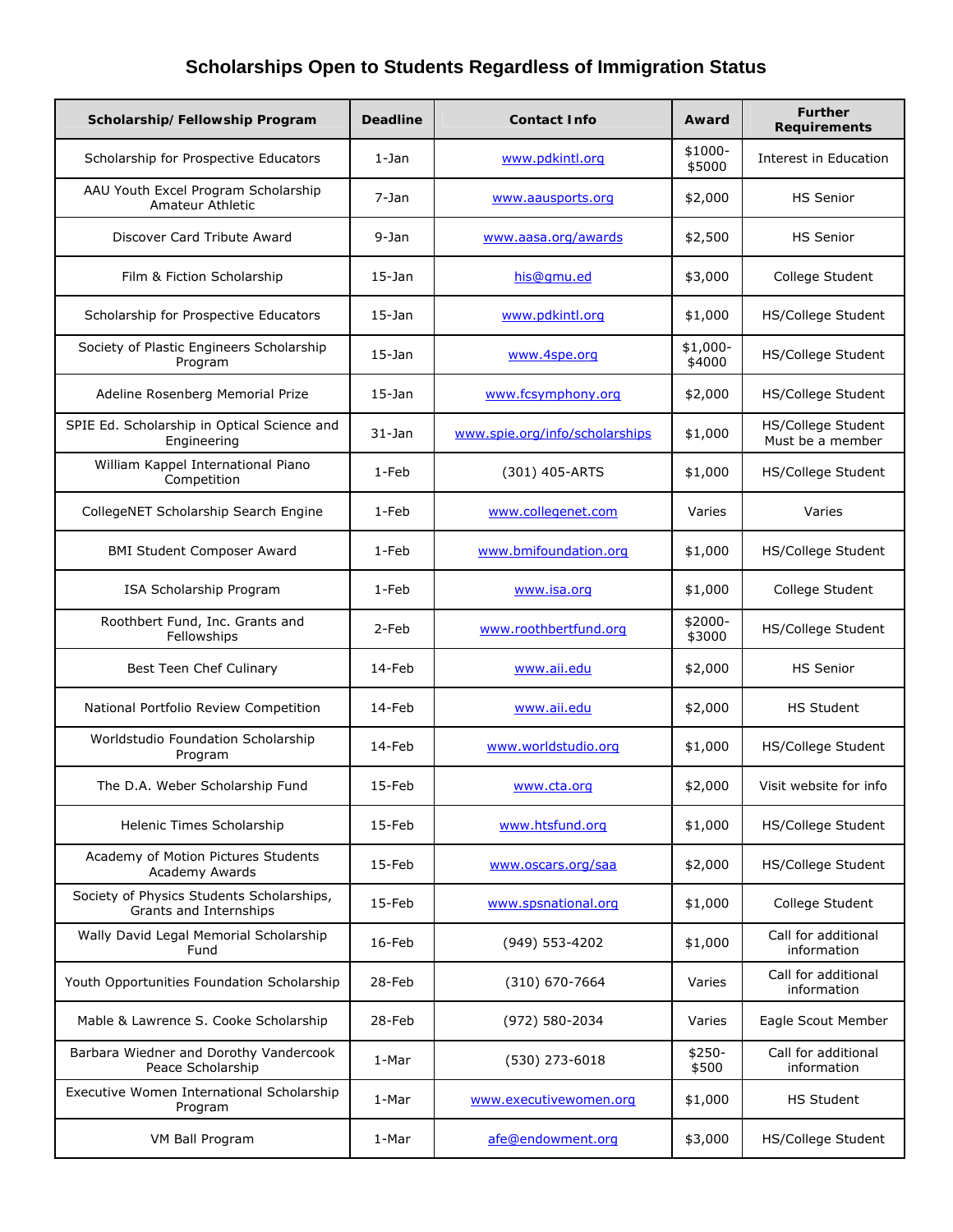| Japanese American Citizen League Entering<br>Awards                | 1-Mar    | www.jacl.org                            | \$1,000             | HS Japanese Student                       |
|--------------------------------------------------------------------|----------|-----------------------------------------|---------------------|-------------------------------------------|
| National Association of Pastorial Musicians<br>Scholarship         | 5-Mar    | npmsing@npm.org                         | \$2,000             | HS/College Student                        |
| OFA National Scholarship Casey Family<br>Awards                    | 15-Apr   | www.orphan.org                          | \$2,000             | HS/College Student                        |
| Glenn Miller International Scholarship<br>Search Engine            | 15-Mar   | www.glennmiller.org                     | Varies              | HS Senior & College<br>Freshman           |
| Donna Reed Performing Arts Scholarships<br>and Internships         | $15-Mar$ | www.donnareed.org                       | \$1,000             | <b>HS Arts Student</b>                    |
| United Agribusiness League Scholarship<br>Program                  | 29-Mar   | www.ual.org                             | $$1000-$<br>\$5000  | HS/College Student                        |
| Mervyn's Local Hero Scholarship                                    | 30-Mar   | www.scholarshipamerica.org              | $$1000-$<br>\$10000 | Visit Local Mervyns<br>store/HS Senior    |
| National Association of Minority Engineers<br><b>National Fund</b> | 30-Mar   | www.namepa.org                          | \$1,000             | HS/College Student                        |
| Princess Grace Scholarships, Grants, and<br>Fellowships            | 31-Mar   | www.pgfusa.com                          | \$5,000             | HS/College Student                        |
| National Federation of the Blind<br>Scholarships                   | 31-Mar   | www.nfb.org                             | \$3,000             | For Blind Students<br>Only                |
| MANA: A National Latina Organization                               | 1-Apr    | www.hermana.org                         | DC<br>trip/Vari     | Visit website for info                    |
| A. W. Bodine-Sunkist Memorial Scholarship                          | 1-Apr    | P.O. Box 7888<br>Van Nuys, CA 91409     | \$2,000             | Minimum 3.0 GPA                           |
| Ramona's Mexican Food Products<br>Scholarships                     | 1-Apr    | (310) 323-1950                          | \$10,000            | East L.A. High School<br>Student          |
| The Fountainhead Essay Contest                                     | 1-Apr    | (949) 222-6550                          | $$500-$<br>\$5000   | 11th-12th grade<br>student                |
| Yoshiyama Award for Exemplary Service to<br>the Community          | 1-Apr    | (202) 457-0458                          | \$5,000             | Student must be<br>nominated              |
| A. Patrick Charnon Memorial Scholarship                            | 1-Apr    | www.ccsresourccs.org                    | \$1,500             | Full Time<br>Undergraduate                |
| Armenian Relief Society Undergrad<br>Scholarship                   | 1-Apr    | www.arseastus.org                       | \$13,000            | HS/College Student                        |
| Third Wave Foundation Scholarships and<br>Fellowships              | 1-Apr    | www.thirdwavefoundation.org             | \$2,000             | Women Only                                |
| <b>TELACU Engineering Award</b>                                    | 5-Apr    | malvarado@telacu.com                    | \$2,000             | 11th-12th grade<br>student                |
| Signet Classic Student Scholarship Essay<br>Contest                | 15-Apr   | 375 Hudson Street<br>New York, NY 10014 | \$1,000             | <b>Essay Contest</b>                      |
| Fountainhead College Scholarship Essay<br>Contest                  | 15-Apr   | essay@ayrnrand.org                      | \$3,000             | Visit website for info                    |
| National Minority Jr. Golf Scholarships                            | 15-Apr   | www.nmjqsa.org                          | \$1,000             | HS/College Student                        |
| Congressional Hispanic Caucus Institute<br>Scholarship Database    | 15-Apr   | www.chciyouth.org                       | \$1500-<br>\$5000   | HS/College Student                        |
| Sigma Lambda Beta Fraternity: Tau Chapter<br>Scholarship           | 18-Apr   | www.tauchapter.com                      | \$500               | Will attend CSU<br>Dominguez Hills        |
| MEChA de UC Riverside Alumni Scholarship                           | 18-Apr   | (909) 787-3821                          | \$300               | Will attend UC<br>Riverside               |
| Service Leadership Award                                           | 19-Apr   | (323) 564-7911                          | \$2,000             | High School Senior                        |
| International Music Competition of ARD<br>Munich                   | 20-Apr   | www.ard-musikwettbewerb.de              | \$5,000             | College Student of 20-<br>24 years of age |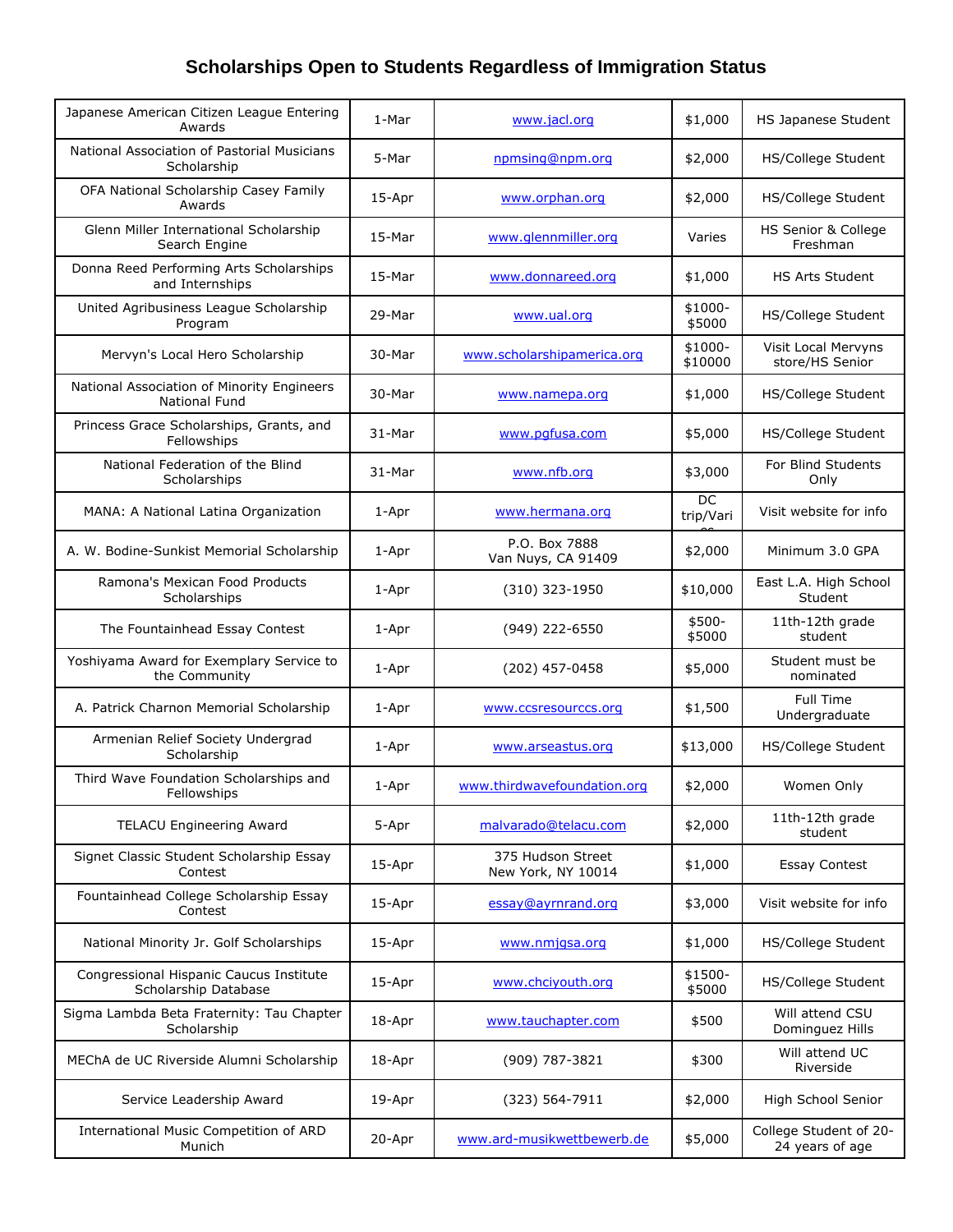| National Sculpture Society Scholarship                      | 30-Apr     | www.nationalsculpture.org                            | \$1,000            | Visit website for info                      |
|-------------------------------------------------------------|------------|------------------------------------------------------|--------------------|---------------------------------------------|
| UCLA Latino Alumni Association Scholarship                  | 1-May      | (310) 825-2420                                       | \$1,000            | Will attend UCLA                            |
| NAAS-USA Awards                                             | 1-May      | www.naas.org                                         | \$1,000            | <b>HS Student</b>                           |
| <b>BEEM Foundation Scholarships</b>                         | 2-May      | http://beemfoundation.org                            | \$1,000            | HS/College Student                          |
| Boys & Girls Clubs of America National<br>Youth of the Year | $15-May$   | 1230 W. Peachtree St. NW<br>Atlanta, GA 30309        | \$1,500            | <b>HS Student</b>                           |
| Foundation Research & Education<br>Undergrad Merit          | $30$ -May  | www.ahma.org                                         | \$1,000            | <b>HS/College Student</b>                   |
| Automotive Hall of Fame Scholarship                         | 30-May     | $(313)$ 240-4000                                     | Varies             | Interest in the<br><b>Automotive Career</b> |
| Swackhamer Peace Essay Contest                              | $1 - Jun$  | www.wagingpeace.org                                  | \$500-<br>\$1500   | Visit website for info                      |
| IFMA Foundation Scholarship                                 | $13 - Jun$ | www.IFMA.org                                         | \$1,000            | <b>HS/College Student</b>                   |
| Salvadoran-American Leadership &<br><b>Educational Fund</b> | $30 - Jun$ | www.salef.org                                        | \$500-<br>\$2500   | Latin American<br>Student                   |
|                                                             |            |                                                      |                    |                                             |
| Rotary Foundation Cultural Ambassadorial<br>Scholarship     | $1 -$ Jul  | www.rotary.org                                       | \$12,000           | College Junior                              |
| Mexican American Grocers' Association                       | $31 -$ Jul | www.maga.org                                         | $$250-$<br>\$1000  | Latino College<br>Sophomore                 |
| Golden State Minority Foundation                            | 1-Aug      | 1055 Wilshire Blvd. Ste 115<br>Los Angeles, CA 90017 | \$5,000            | 11th-12th grade<br>student                  |
| Ellen & Federico Jimenez Scholarship                        | $15-$ Sep  | $(213)$ 629-2512 x. 157                              | \$2,000            | Community or Cal<br><b>State Student</b>    |
| Atlas Essay Competition                                     | $16-$ Sep  | www.aynrand.org/contests                             | \$1,000            | College Student                             |
| Prudential Spirit of Community Award                        | $31-Oct$   | www.prudential.com                                   | $$1000-$<br>\$6000 | Must write an Essay                         |
| <b>SAMMY Award</b>                                          | $1-Nov$    | www.whymilk.com                                      | \$500              | High School Athlete                         |
| San Jose Mercury News Scholarship                           | 1-Nov      | (408) 271-3689                                       | \$500              | Must write an Essay                         |
| Guidepost Young Writer's Program                            | $15-Nov$   | www.quidepost.com                                    | \$1,000            | HS Junior & Senior                          |
| Intel Science Talent Search                                 | 1-Dec      | www.discovery.com/dvsc                               | \$5,000            | <b>HS Student</b>                           |
| Gina Barchauer International Artists Piano<br>Competition   | 1-Dec      | www.bachauer.org                                     | \$4,000            | HS/College Student                          |
| ASSE UPS Scholarship                                        | 1-Dec      | (847) 699-2929                                       | \$3,000            | College Junior & Senior                     |
| Contemporary Record Society National<br>Perform Artists     | $10$ -Dec  | erols.com                                            | \$1,000            | HS/College Student                          |
| National Competition of Composer<br>Recordings              | $10$ -Dec  | $(610)$ 544-5920                                     | \$1,000            | HS/College Student                          |
| IACP Foundation Culinary Scholarship                        | 15-Dec     | www.iacpfoundation.org                               | \$1,000            | <b>HS Student</b>                           |
| Worldfest Student Film Awards                               | 15-Dec     | www.worldfest.org                                    | \$1,000            | HS/College Student                          |